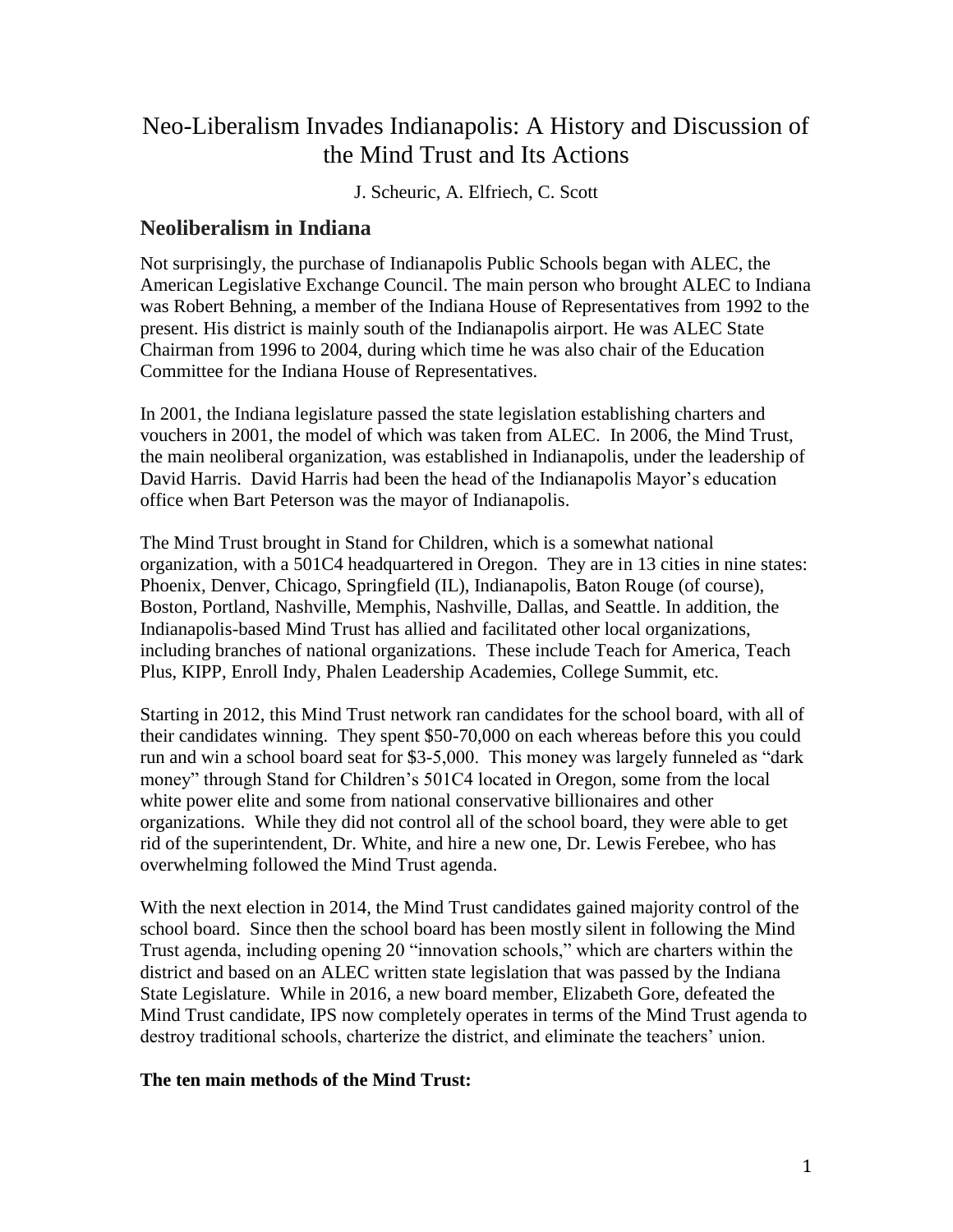1. Increasing integration of traditional public schools and charter schools, but with a favoring of charter schools.

2. Usually a single funding conduit to which national and local individuals and organizations can contribute for the individual, local Mind Trust initiatives.

3. Funding from local and national wealthy, white, conservative collaboration.

4. Huge infusion of new dollars into school board elections.

5. Development of a network of local organizations or affiliates that all collaborate closely on the same local agenda.

6. Teach for America and Teach Plus are integral parts of the Mind Trust "model" agenda almost everywhere.

7. Democrats for Education Reform. This is a cover for democrats to support Mind Trust initiatives.

9. Support for gentrification to attract young white folks to the city.

10. Business as best model for schooling.

## **The IPS Context**

### **Closing schools**

Starting in April of 2017, the IPS district and school board members began holding meetings to discuss a reinvention of high schools—closing and consolidation of the 7 down to 4 schools. To open one of the first meetings, they stated something like, "aren't you all grateful for the leadership and changes made by Dr. Lewis Ferebee and his administration?" I doubt they were expecting a literally, resounding "NO!" from IPS teachers and others in the room. These community conversations were very well controlled and positively framed, which was quite the opposite of community sentiment. By the end of the meetings, it was clear the decision was made and input from the community was not wholeheartedly taken into consideration. In August of 2017, the board voted to close 3 high schools, converting two of them to middle schools. The most popular programs they placed in the smallest remaining high school buildings, also located in white middle class and/or gentrifying areas. At the same time they were deciding to close high schools, the board voted to open (or add) charter high schools as Innovation Network Schools to the district.

The new high schools were all relocated and placed in the center of the city, for the purpose of offering "choices" to the influx of white middle class families moving back to downtown and the near vicinity. The schools that were closed were located in primarily Black and Latinx communities against the continued negative community response. However, catering to the white middle class has not been solely reserved for the high schools. Traditional k-8 schools are also "transitioning" into popular programs under the guise of "choice," while they are clearly being placed in areas which are or will soon be gentrified. Because of the major stakeholders involved in these decisions (such as real estate boards and universities), very little parent or community input is considered in these moves. In one particular situation, as a magnet school (located in a gentrifying area) was planning to expand into another gentrifying area against the concern and upset by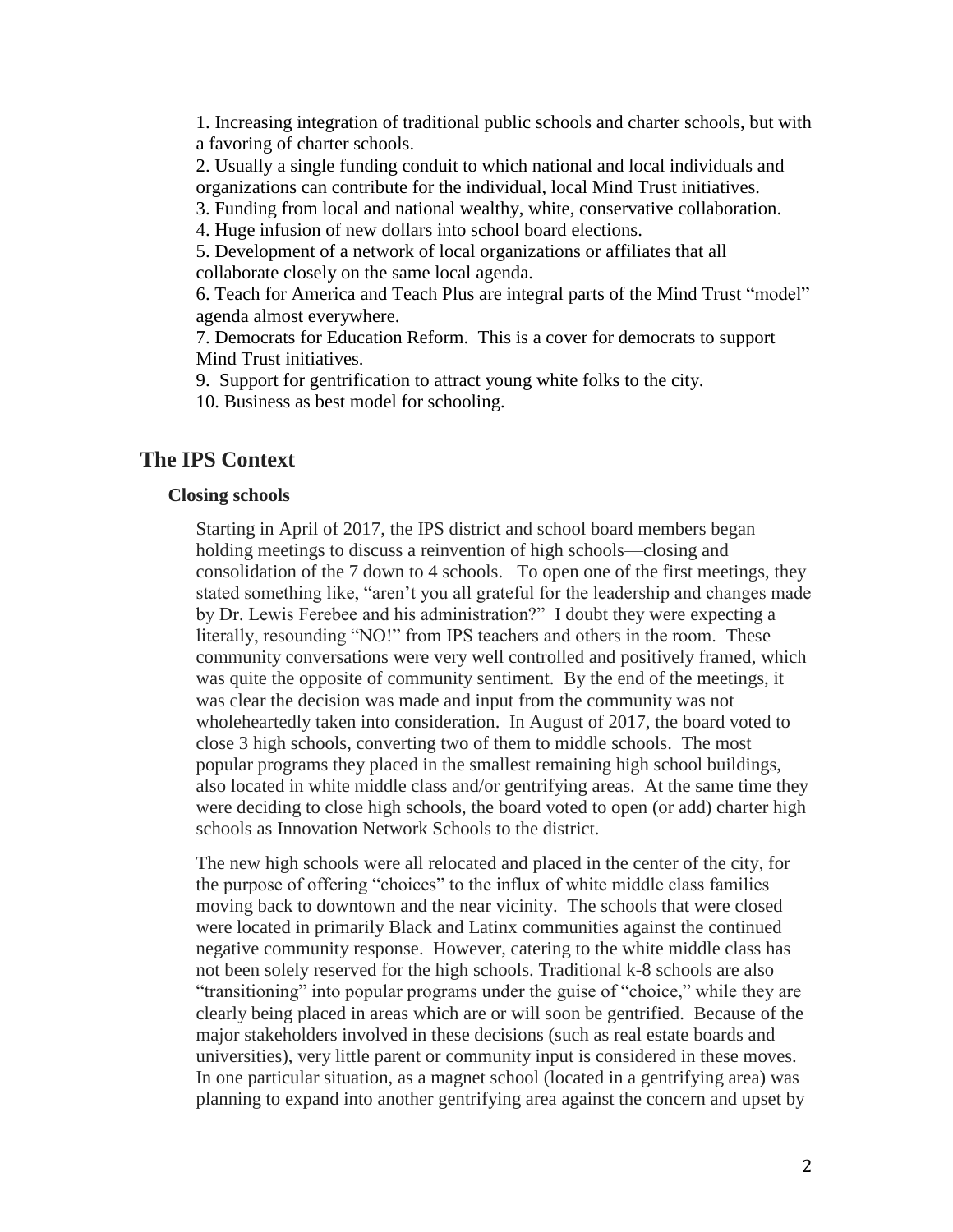some parents, the principal of the school announced the decision before the school board had even voted on the expansion.

Once the decision was made to close the high schools, IPS did convene a Parent Advisory Council. The goal of this council was to review district-level plans for high school transitions to offer recommended enhancements; engage in issue identification and solution planning to attenuate adverse impacts of the transition on stakeholder groups; serve as advocates and ambassadors for positive change in the district; and communicate necessary updates as specified, to community stakeholders. The desired outcomes of the community-wide perspective is proactively and systematically included throughout the high school transition process; proposed legacy preservation models are drafted in collaboration with experts, reflecting input from all stakeholder groups, for consideration by the Administration and Board of School Commissioners; and accurate and timely communication regarding the high school transition process is disseminated throughout the IPS high school alumni communities and community at large. All this is to say this group met a few times, and conversations were often dominated by white, affluent parents whose children attended the most desirable IPS schools. And in my perspective, these parents were clearly concerned about the "types" of students that would be attending the schools under the new choice model. Out of these concerns, white parents talked about more of a "police presence" needed in schools, and again, were concerned how "these" students would adjust with the "mixing" of schools. Once the transportation changes became public (which we discuss later), parents were irate about the changes in the school start/end times and were very vocal they were not going to focus on anything else. As a result, a few experts were brought in to discuss the transportation options, but ultimately the group disbanded and parents were referred to the community transportation meetings. The group never met again and never had any real input our say in shaping the transition to innovation high schools.

#### **Innovation conversions/add-ons**

In 2013 Indiana state legislators passed a law to allow Innovation Network Schools, the insertion of charter programs into public school districts. The first such schools added to Indianapolis Public School district were started in 2014. After just three years there are now 20 Innovation Network Schools in a district of 88 total schools. These schools are graded on a different state grading scale, therefore their A grades are only graded on growth as all other schools' A grades would include total performance on standardized tests. Previously established charter schools have joined the district in addition to charter programs taking over struggling IPS schools, as IPS schools choosing to become innovation schools. The process of including public voice in the expansion of these programs is not very robust. Organizations like Stand for Children are very active in pressuring parents and teachers to support to these changes.

Matchbook Learning is a national charter program that has literally failed in 3 states and no longer allowed to operate in those states, the school board agreed to have this organization take over a struggling schools under the guise of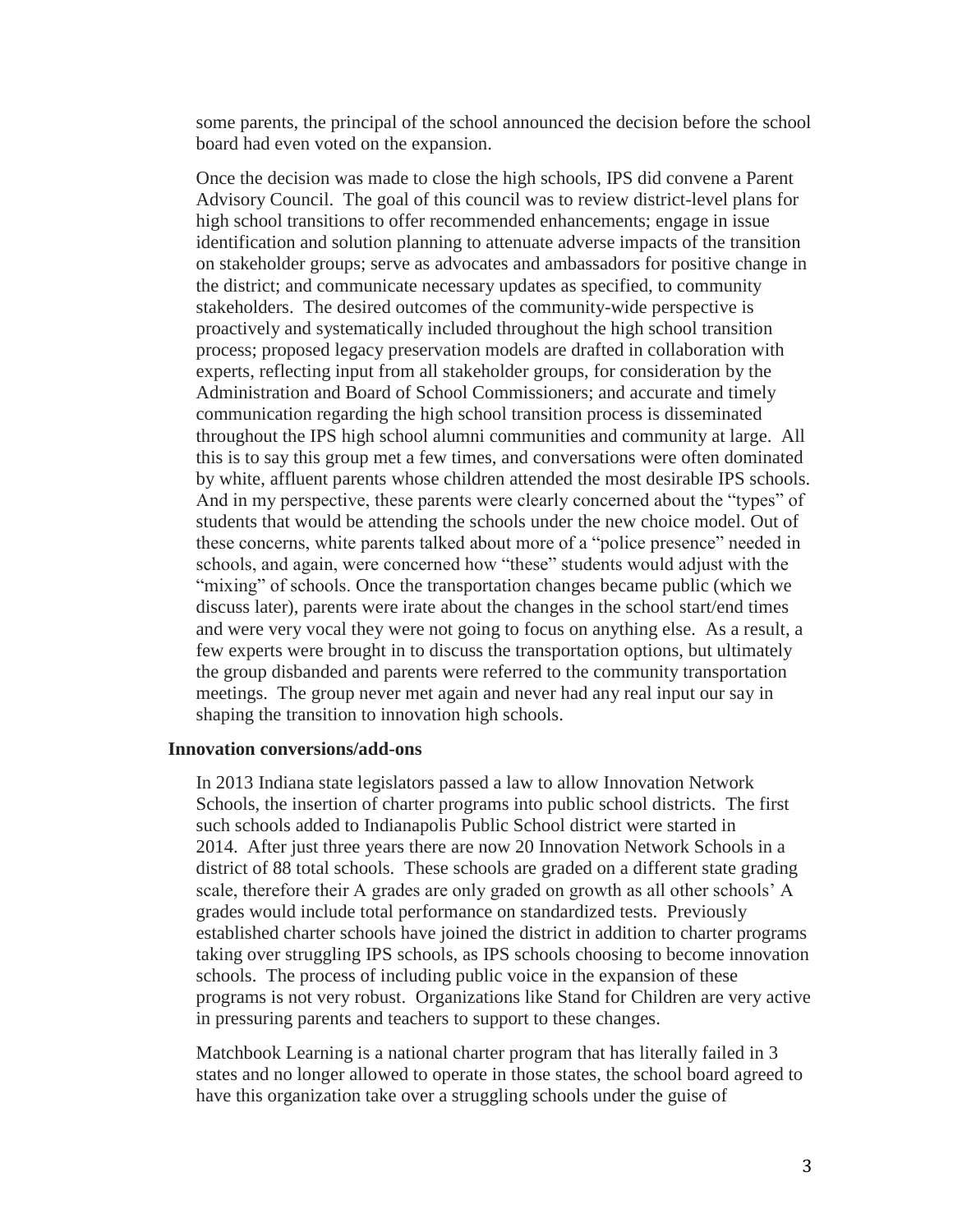personalized learning—actually meaning sticking kids in front of computers for the majority of the day.

Super School 19 was controversially converted to an Innovation school. The principal had only been in the school a few months and decided to spend all their energy to convert to innovation. Teachers who had been at the school for years were against it, parents wanted the teachers to remain at the school—the school and district administration knew huge percentages of teachers would leave the school if converted to innovation. The board voted to do so any way.

One pre-established charter school, Herron High School, joined the district as a high school at the same time the IPS board voted to close existing high schools. Herron it turned out was having financial difficulties the year prior to joining as an Innovation Network School. They also were able to open another high school within IPS, Riverside High School. Mitch Daniels, former Indiana governor and current president of Purdue University, was able to open Purdue Polytechnic High School as an innovation school during this same period.

With the implementation of innovation schools comes instability and stress amongst teachers. When schools are considered "F" or failing traditional schools, the pattern has been to convert these schools into one of the "choice" school options (usually innovation). As a result, teachers are keenly aware of their options and realize when these schools convert they are not necessarily guaranteed a job. Thus, some teachers begin looking for jobs in the middle of the school year and find jobs in other districts. The consequences of the lack of support and stability for IPS teachers are empty classrooms where students have no consistency or stability in their education.

#### **Referenda**

In November of 2017, the school board had two referenda approvals on their agenda. Prior to the board agenda being released, any mention of a possible IPS referendum was only hearsay. They approved the referenda proposed for almost 1 billion dollars over 8 years, with very little actual information on changes in teachers/staff pay and where capital projects would specifically take place. After push back from the community and the Realtors group coming out against the referenda, the IPS board voted to reduce the amounts being asked. After further community push back, the IPS board voted to push the referenda vote until November instead of May. Further debate caused the IPS board to approve the Indy Chamber of Commerce to step in and spend 3 months analyzing IPS finances in order to determine how much the district actually needs to request. They prosed hugely devastating cuts to district spending, including closing 20 schools, and moving all high school transportation to Indy Go public transportation—which does not have capacity for all 5,000 high school students. They proposed that \$100M in total of an operations referendum request was the ideal number. IPS School board approved \$315M, then after negotiations with the Indy Chamber lowered that number \$220M—without holding a public hearing.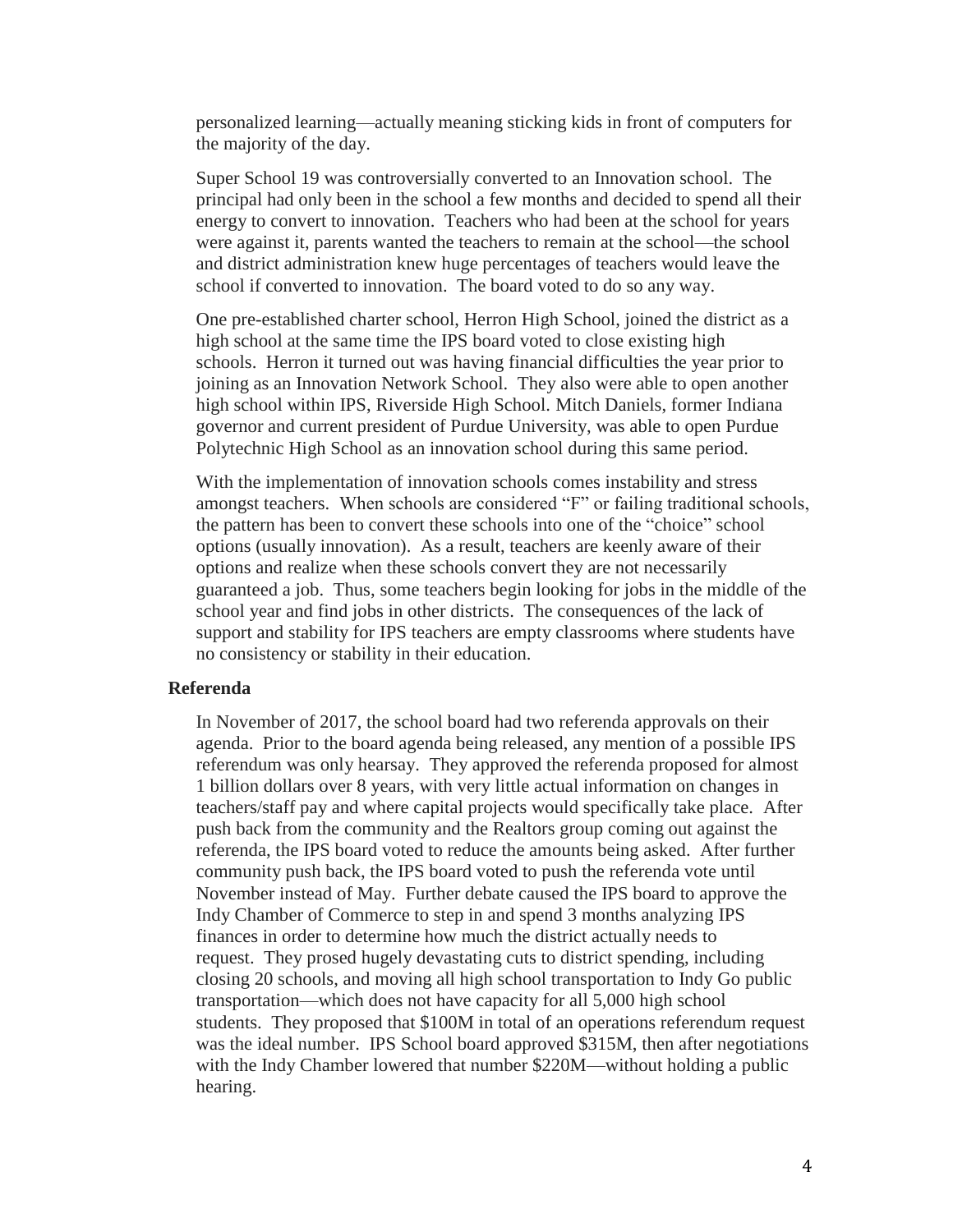At this point, there has been a lot of critique concerning the referenda and lack of transparency and lack of detailed plan for how the funds raised from the referenda will be spent. There is also a lack of clear explanations for the public about expenditure changes, including why IPS expenditures have consistently increased as enrollment at IPS schools has declined. There has also been a lack of a clear plan for improving chronically struggling schools before turning them over to charter partner to become innovation network schools.

#### **Transportation**

During the community meetings for the high school consolidation and "All Choice Model" reinvention, community members asked what the impact on transportation would be—the district stated there would not be any significant impacts on transportation. The All Choice Model allows for high school students living anywhere in the district to be able to attend whichever IPS high school they chose to, the district would provide transportation of that student from anywhere in the district to their chosen high school. The board approved the high schools closures and reinvention in August on 2017. In March of 2018 the district proposed major changes to transportation that through all IPS parents into an uproar. Claiming it was a change in order to have high schools start later, board members advocated for the drastic changes. The superintendent and director of transportation had to contradict the board members by stating the transportation changes were necessary in order for the high school All Choice Model to be implemented.

The transportation model(s) put forward had later start times for high school students, earlier start times for elementary school students, and potentially longer walks for high school students to the bus stop. The plan met criticism from many parents, with some claiming there was little foresight in moving towards all choice options without fully working out issues such as transportation. Further, some parents pointed out in the plan that schools that were converted to innovation and/or charter schools that rely upon IPS transportation services got first choice on transportation times as opposed to traditional schools.

#### **Powerful special interest groups**

The Indianapolis mayor's office during Bart Peterson's term was given the power to authorize charter schools in 2000. The director of mayor's charter school office, David Harris, went on to establish The Mind Trust in 2006. The Mind Trust has been integral in brining organizations like Teach for America, Stand for Children, LISC and many other organizations to the city. They advocated for Innovation Network School legislation, legislation lobbied for by Stand for Children as well. Indianapolis Public School's Office of Innovation works closely with The Mind Trust's office in finding IPS public schools to convert/give over to charter organizations. The Mind Trust has an Innovation Network Fellowship, where they grant at least \$100,000 to individuals who want to start their own school. Almost all fellowships become Innovation Network Schools within the IPS district. Stand for Children is an integral part of this process. They pressure parents and teachers, under the guise of informing and gathering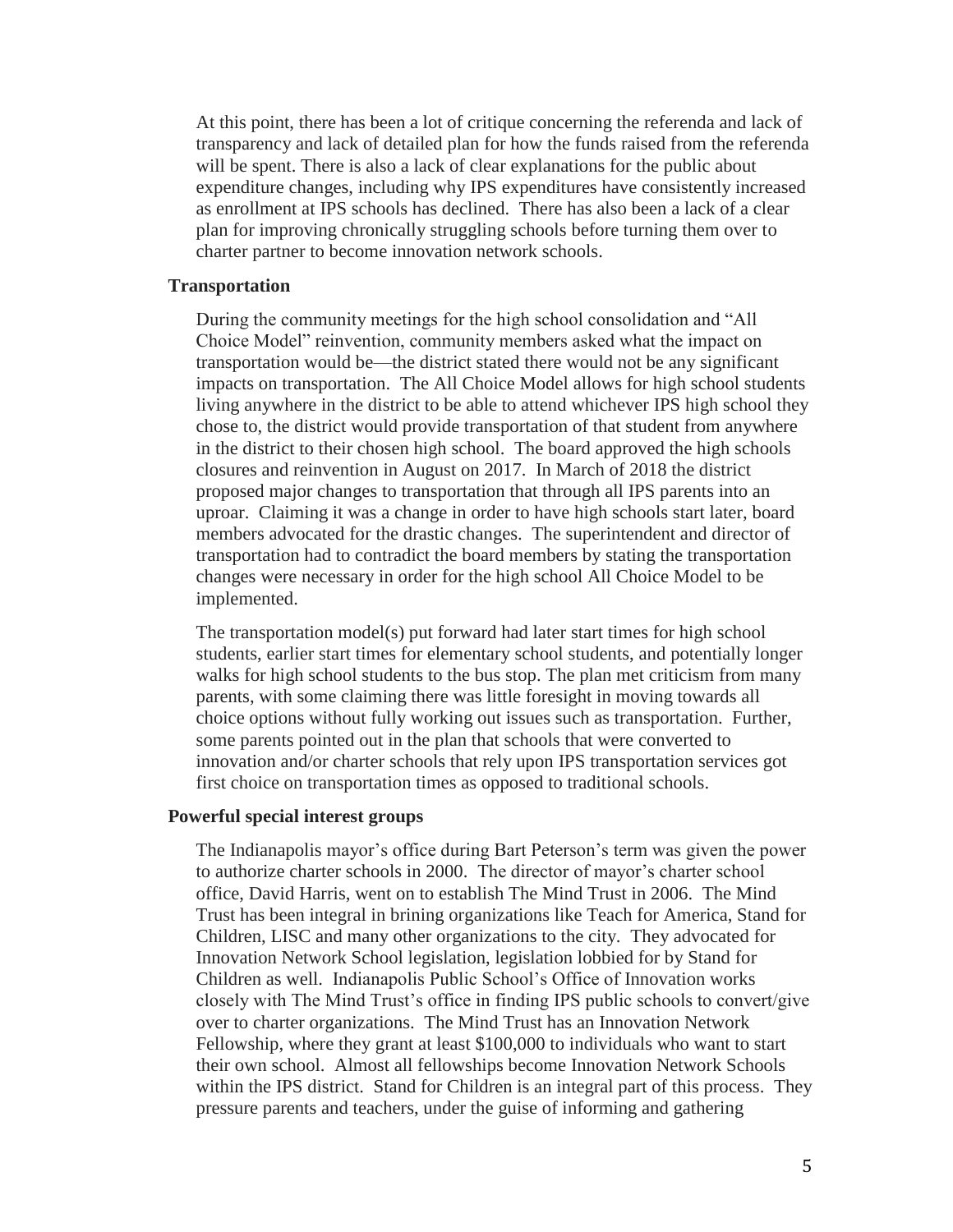community input, to give consent to an Innovation restart. They are very active in these situations of manufacturing consent. But in other forms of mobilizing parents, they are frequently inactive. As of September 2018, the Indianapolis Chamber of Commerce will pay up to \$1M per year, for at least 3 years, to put 2- 3 staff members in the IPS administration in order to help the district find efficiencies—they have vocalized their approval of Innovation Network Schools, citing that they are more efficient than traditional schools.

## **Local Resistance Efforts**

Over the course of the past year, dedicated Indianapolis community members have worked collaboratively to form and maintain the IPS Community Coalition to challenge the neoliberal education reforms of choice and innovation unfolding as we speak. The IPSCC continues to actively communicate, via the IPS Community Coalition Facebook page, its mission and purpose, as well as providing a space for parents, teachers, and other local community to voice their concerns about the changing face of our public schools. Coalition members also continue to give public testimony at the IPS School Board meetings and offer critical perspectives, questions, and interrogate IPS district initiatives that are not readily transparent for the community or takes up issues of equity in schools or the district.

The IPSCC believes that the community is empowered through knowledge. Therefore, IPSCC currently hosts community forums to educate the public about the IPS school closings, the current referenda IPS is proposing, as well as informational meetings for parents to navigate the innovation/magnet/charter/choice process. This also includes educating the community on the changing enrollment processes for entrance into these choice schools. Coalition members are also committed to understanding the unique contexts and experiences of individual neighborhoods, and work to better situate the issues and concerns of families by attending school-based meetings throughout the district. Further, action groups continue to inform, collaborate, and network with entities all over the city that share concerns around innovation processes.

The IPSCC also works to inform their practices and the community with the most up to date research available. As current structures in the district are constantly changing, the coalition works to stay abreast of all current changes and transitions in the district pertaining to innovation, teacher retention, school enrollment procedures, etc. This also includes situating our current circumstances within national conversations and contexts that support public education. The IPS Community Coalition works closely with the Alliance to Reclaim Our Schools (AROS), the Network for Public Education (NPE), and presents at national conferences that embrace community activism.

Finally, the future goals of the IPS Community Coalition are to involve more educators and students who are directly impacted by the IPS district innovation initiatives. Additionally, the coalition will fully support and campaign for a